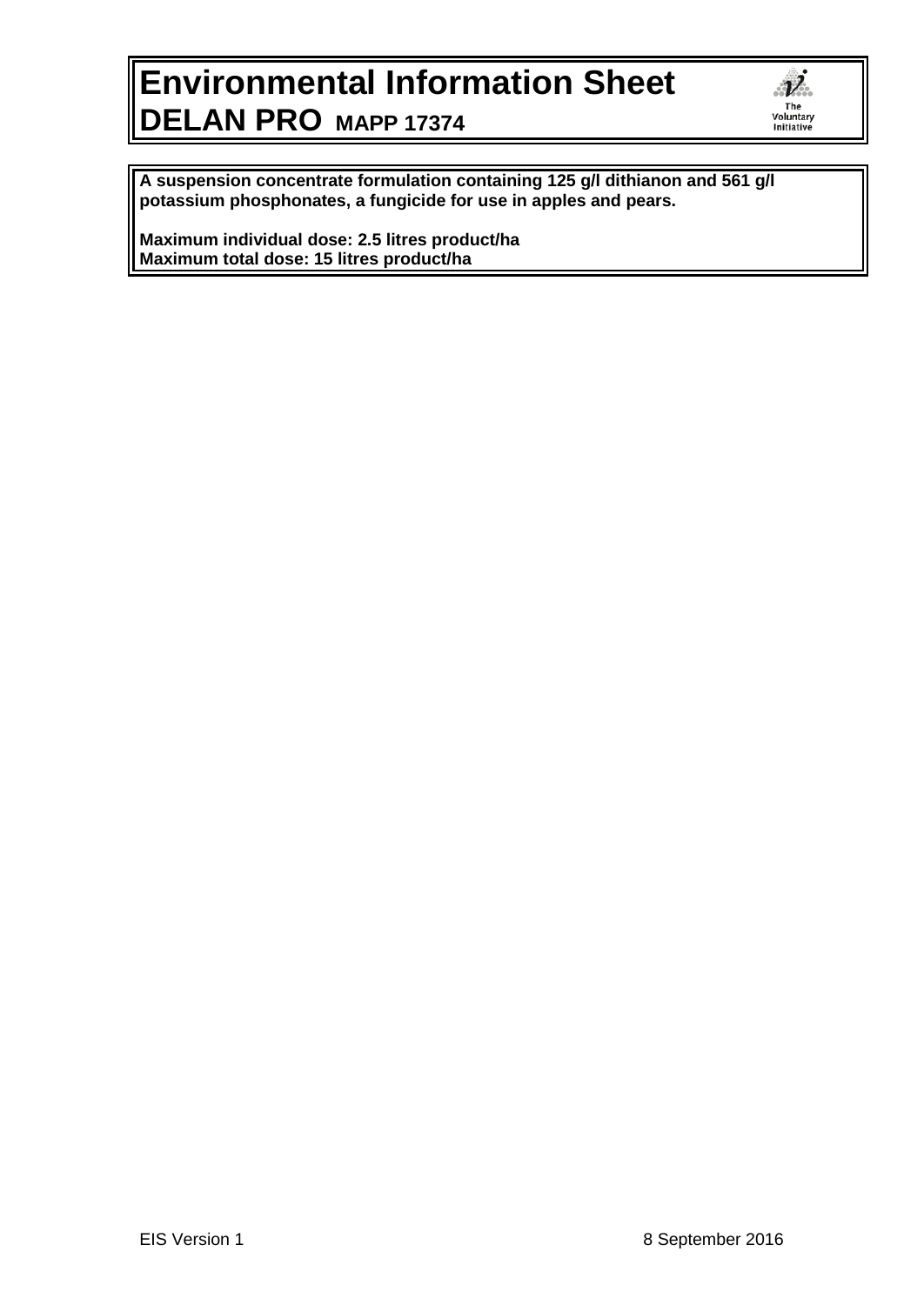## **Environmental Information Sheet DELAN PRO MAPP 17374**



|    | <b>Section</b>                                                               | <b>Profile</b>                                                                                                                                                                                                                                                                                                                                                                                                                                                                                                                                                                                                                                                              |
|----|------------------------------------------------------------------------------|-----------------------------------------------------------------------------------------------------------------------------------------------------------------------------------------------------------------------------------------------------------------------------------------------------------------------------------------------------------------------------------------------------------------------------------------------------------------------------------------------------------------------------------------------------------------------------------------------------------------------------------------------------------------------------|
|    | 1. WILDLIFE<br><b>Mammals</b><br>and<br><b>Birds</b>                         | Delan Pro is not classified as 'Harmful to game, wild birds and<br>animals'.<br>No risk management necessary to protect wild mammals and birds.<br>Potassium phosphonates are of moderate toxicity to mammals and<br>low toxicity bird species. Dithianon is of moderate toxicity to birds<br>and mammals.                                                                                                                                                                                                                                                                                                                                                                  |
|    |                                                                              | The risk to wild mammals and birds grazing on treated areas is low as<br>is the risk due to exposure from other routes, e.g. consumption of<br>insects, due to the limited amount of residues likely to be consumed.                                                                                                                                                                                                                                                                                                                                                                                                                                                        |
| 2. | <b>BEES</b>                                                                  | No risk management necessary. Delan Pro is of low risk to bees.                                                                                                                                                                                                                                                                                                                                                                                                                                                                                                                                                                                                             |
| 3. | <b>NON TARGET</b><br><b>INSECTS</b><br><b>AND OTHER</b><br><b>ARTHROPODS</b> | No risk management necessary. Delan Pro is of low risk to a range<br>of arthropod species commonly found in and around treated fields,<br>e.g. predatory mites and aphid parasitoids.                                                                                                                                                                                                                                                                                                                                                                                                                                                                                       |
|    | <b>4. AQUATIC LIFE</b>                                                       | Delan Pro is "Very toxic to aquatic life with long lasting effects". "Do<br>not contaminate water with the product or its container. Do not clean<br>application equipment near surface water. Avoid contamination via<br>drains from farmyards and roads."                                                                                                                                                                                                                                                                                                                                                                                                                 |
|    |                                                                              | Potassium phosphonates are of low toxicity to fish, algae and aquatic<br>invertebrates, e.g. water flea.<br>Dithianon is of extreme toxicity to fish, algae and aquatic<br>invertebrates, e.g. water flea.                                                                                                                                                                                                                                                                                                                                                                                                                                                                  |
|    |                                                                              | Risk management is essential. Whilst the toxicity of Delan Pro to<br>aquatic invertebrates and fish is extremely high, the product may be<br>used safely providing care is taken to prevent spray drift reaching<br>surface waters The following risk management practices must be<br>carried out:- "DO NOT ALLOW DIRECT SPRAY from broadcast air-<br>assisted sprayers to fall within 30 m of the top of the bank of a static<br>or flowing water body, unless a Local Environment Risk Assessment<br>for Pesticides (LERAP) permits a narrower buffer zone, or within 5m<br>of the top of a ditch which is dry at the time of application. Aim spray<br>away from water". |
|    |                                                                              | Delan Pro is categorised under the LERAP scheme for Broadcast Air-<br>Assisted Sprayers.                                                                                                                                                                                                                                                                                                                                                                                                                                                                                                                                                                                    |